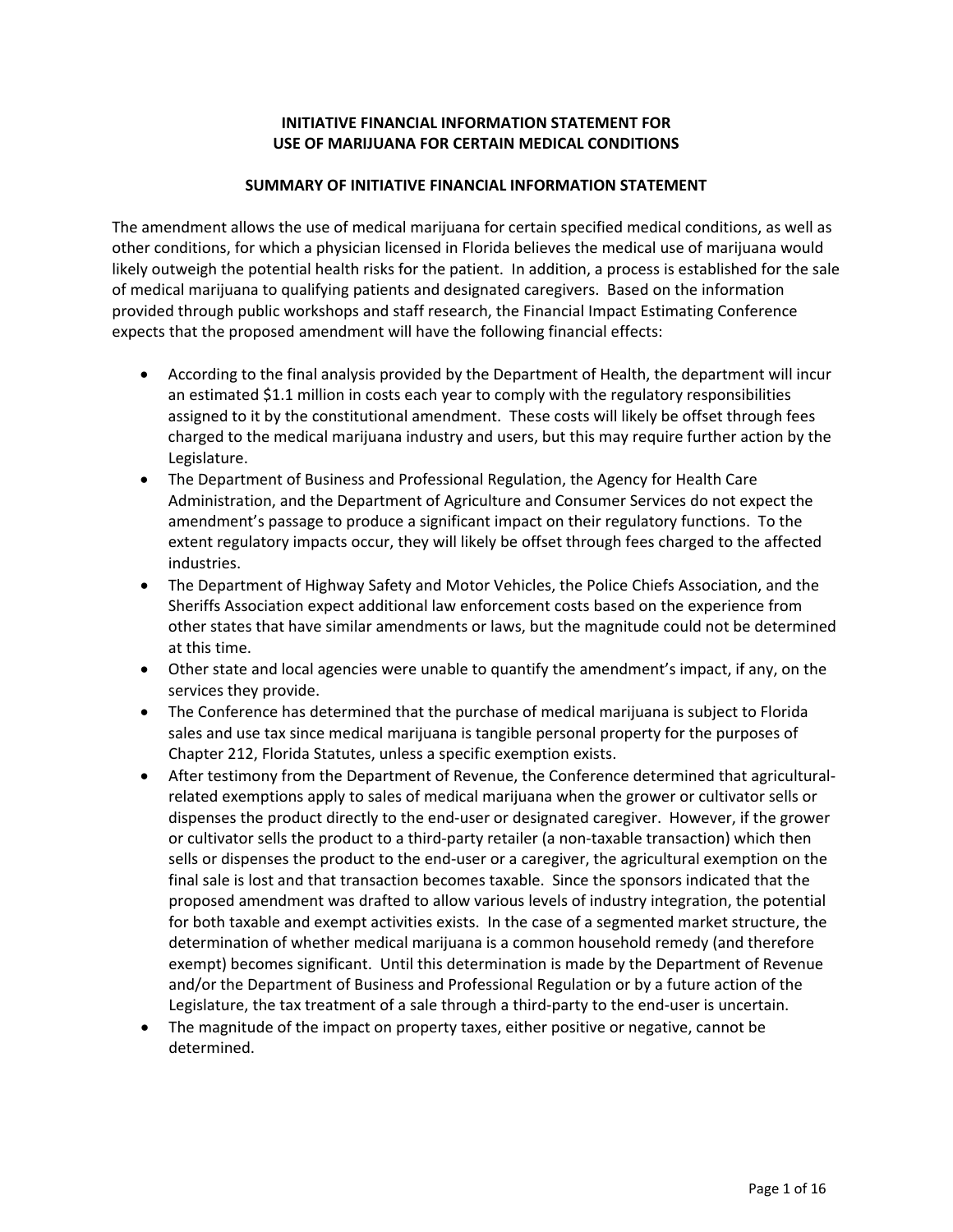#### **FINANCIAL IMPACT STATEMENT**

Increased costs from this amendment to state and local governments cannot be determined. There will be additional regulatory and enforcement activities associated with the production and sale of medical marijuana. Fees will offset at least a portion of the regulatory costs. While sales tax may apply to purchases, changes in revenue cannot reasonably be determined since the extent to which medical marijuana will be exempt from taxation is unclear without legislative or state administrative action.

### **I. SUBSTANTIVE ANALYSIS**

A. Proposed Amendment **Ballot Title:**

*Use of Marijuana for Certain Medical Conditions.*

#### **Ballot Summary:**

*Allows the medical use of marijuana for individuals with debilitating diseases as determined by a licensed Florida physician. Allows caregivers to assist patients' medical use of marijuana. The Department of Health shall register and regulate centers that produce and distribute marijuana for medical purposes and shall issue identification cards to patients and caregivers. Applies only to Florida law. Does not authorize violations of federal law or any non‐medical use, possession or production of marijuana.*

#### **Proposed Amendment to the Florida Constitution:**

#### **ARTICLE X, SECTION 29. Medical marijuana production, possession and use.—**

# **(a) PUBLIC POLICY.**

- (1) The medical use of marijuana by a qualifying patient or personal caregiver is not subject to criminal or civil liability or sanctions under Florida law except as provided in this section.
- (2) A physician licensed in Florida shall not be subject to criminal or civil liability or sanctions under Florida law for issuing a physician certification to a person diagnosed with a debilitating medical condition in a manner consistent with this section.
- (3) Actions and conduct by a medical marijuana treatment center registered with the Department, or its employees, as permitted by this section and in compliance with Department regulations, shall not be subject to criminal or civil liability or sanctions under Florida law except as provided in this section.
- **(b) DEFINITIONS.** For purposes of this section, the following words and terms shall have the following meanings:
	- (1) "Debilitating Medical Condition" means cancer, glaucoma, positive status for human immunodeficiency virus (HIV), acquired immune deficiency syndrome (AIDS), hepatitis C, amyotrophic lateral sclerosis (ALS), Crohn's disease, Parkinson's disease, multiple sclerosis or other conditions for which a physician believes that the medical use of marijuana would likely outweigh the potential health risks for a patient.
	- (2) "Department" means the Department of Health or its successor agency.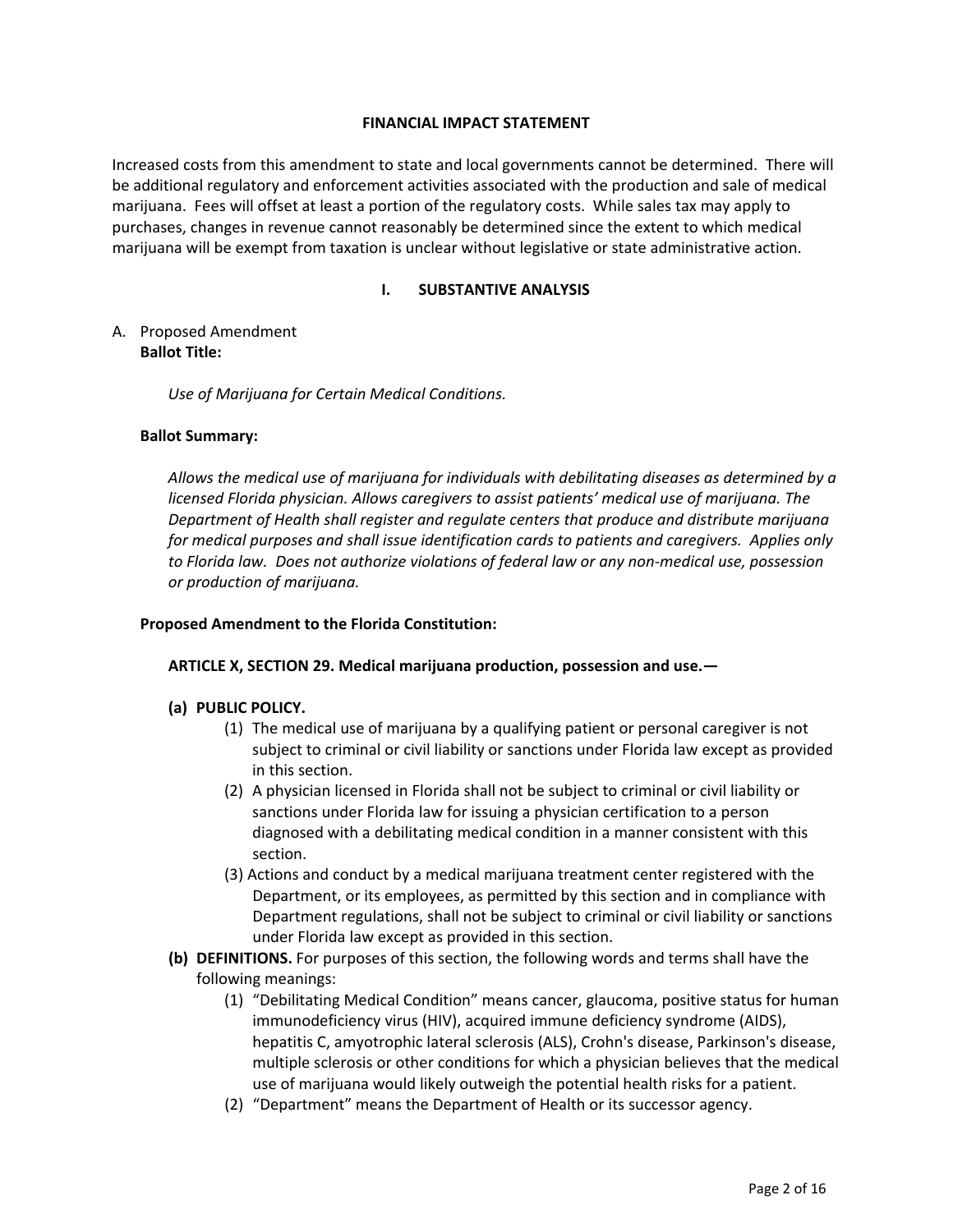- (3) "Identification card" means a document issued by the Department that identifies a person who has a physician certification or a personal caregiver who is at least twenty‐one (21) years old and has agreed to assist with a qualifying patient's medical use of marijuana.
- (4) "Marijuana" has the meaning given cannabis in Section 893.02(3), Florida Statutes (2013).
- (5) "Medical Marijuana Treatment Center" means an entity that acquires, cultivates, possesses, processes (including development of related products such as food, tinctures, aerosols, oils, or ointments), transfers, transports, sells, distributes, dispenses, or administers marijuana, products containing marijuana, related supplies, or educational materials to qualifying patients or their personal caregivers and is registered by the Department.
- (6) "Medical use" means the acquisition, possession, use, delivery, transfer, or administration of marijuana or related supplies by a qualifying patient or personal caregiver for use by a qualifying patient for the treatment of a debilitating medical condition.
- (7) "Personal caregiver" means a person who is at least twenty‐one (21) years old who has agreed to assist with a qualifying patient's medical use of marijuana and has a caregiver identification card issued by the Department. A personal caregiver may assist no more than five (5) qualifying patients at one time. An employee of a hospice provider, nursing, or medical facility may serve as a personal caregiver to more than five (5) qualifying patients as permitted by the Department. Personal caregivers are prohibited from consuming marijuana obtained for the personal, medical use by the qualifying patient.
- (8) "Physician" means a physician who is licensed in Florida.
- (9) "Physician certification" means a written document signed by a physician, stating that in the physician's professional opinion, the patient suffers from a debilitating medical condition, that the potential benefits of the medical use of marijuana would likely outweigh the health risks for the patient, and for how long the physician recommends the medical use of marijuana for the patient. A physician certification may only be provided after the physician has conducted a physical examination of the patient and a full assessment of the patient's medical history.
- (10)"Qualifying patient" means a person who has been diagnosed to have a debilitating medical condition, who has a physician certification and a valid qualifying patient identification card. If the Department does not begin issuing identification cards within nine (9) months after the effective date of this section, then a valid physician certification will serve as a patient identification card in order to allow a person to become a "qualifying patient" until the Department begins issuing identification cards.

# **(c) LIMITATIONS.**

- (1) Nothing in this section shall affect laws relating to non‐medical use, possession, production or sale of marijuana.
- (2) Nothing in this section authorizes the use of medical marijuana by anyone other than a qualifying patient.
- (3) Nothing in this section allows the operation of a motor vehicle, boat, or aircraft while under the influence of marijuana.
- (4) Nothing in this law section requires the violation of federal law or purports to give immunity under federal law.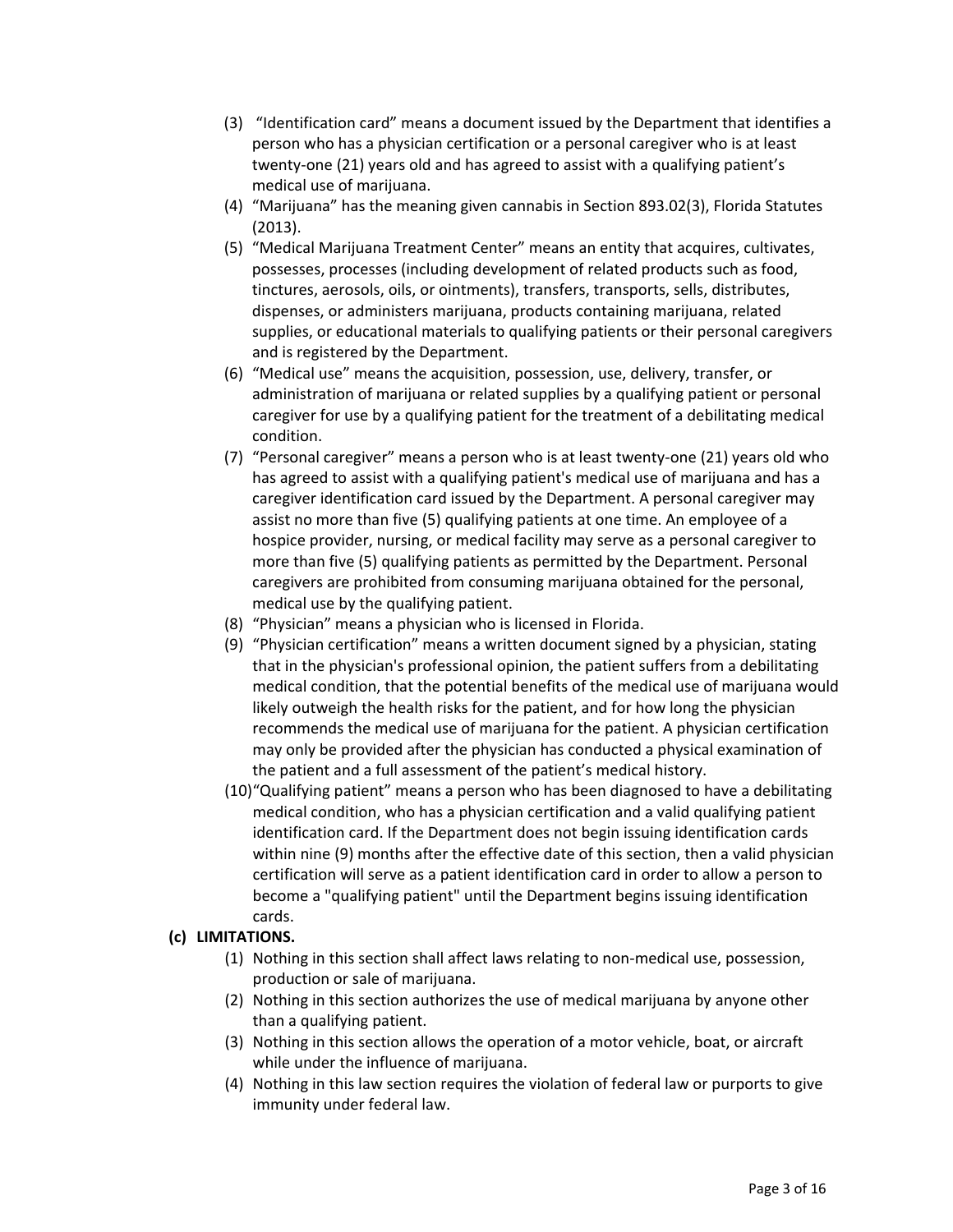- (5) Nothing in this section shall require any accommodation of any on‐site medical use of marijuana in any place of education or employment, or of smoking medical marijuana in any public place.
- (6) Nothing in this section shall require any health insurance provider or any government agency or authority to reimburse any person for expenses related to the medical use of marijuana.
- **(d) DUTIES OF THE DEPARTMENT**. The Department shall issue reasonable regulations necessary for the implementation and enforcement of this section. The purpose of the regulations is to ensure the availability and safe use of medical marijuana by qualifying patients. It is the duty of the Department to promulgate regulations in a timely fashion.
	- (1) Implementing Regulations. In order to allow the Department sufficient time after passage of this section, the following regulations shall be promulgated no later than six (6) months after the effective date of this section:
		- a. Procedures for the issuance of qualifying patient identification cards to people with physician certifications, and standards for the renewal of such identification cards.
		- b. Procedures for the issuance of personal caregiver identification cards to persons qualified to assist with a qualifying patient's medical use of marijuana, and standards for the renewal of such identification cards.
		- c. Procedures for the registration of Medical Marijuana Treatment Centers that include procedures for the issuance, renewal, suspension, and revocation of registration, and standards to ensure security, record keeping, testing, labeling, inspection, and safety.
		- d. A regulation that defines the amount of marijuana that could reasonably be presumed to be an adequate supply for qualifying patients' medical use, based on the best available evidence. This presumption as to quantity may be overcome with evidence of a particular qualifying patient's appropriate medical use.
	- (2) Issuance of identification cards and registrations. The Department shall begin issuing qualifying patient and personal caregiver identification cards, as well as begin registering Medical Marijuana Treatment Centers no later than nine months (9) after the effective date of this section.
	- (3) If the Department does not issue regulations, or if the Department does not begin issuing identification cards and registering Medical Marijuana Treatment Centers within the time limits set in this section, any Florida citizen shall have standing to seek judicial relief to compel compliance with the Department's constitutional duties.
	- (4) The Department shall protect the confidentiality of all qualifying patients. All records containing the identity of qualifying patients shall be confidential and kept from public disclosure other than for valid medical or law enforcement purposes.
- **(e) LEGISLATION**. Nothing in this section shall limit the Legislature from enacting laws consistent with this provision.
- **(f) SEVERABILITY.** The provisions of this section are severable and if any clause, sentence, paragraph or section of this measure, or an application thereof, is adjudged invalid by any court of competent jurisdiction other provisions shall continue to be in effect to the fullest extent possible.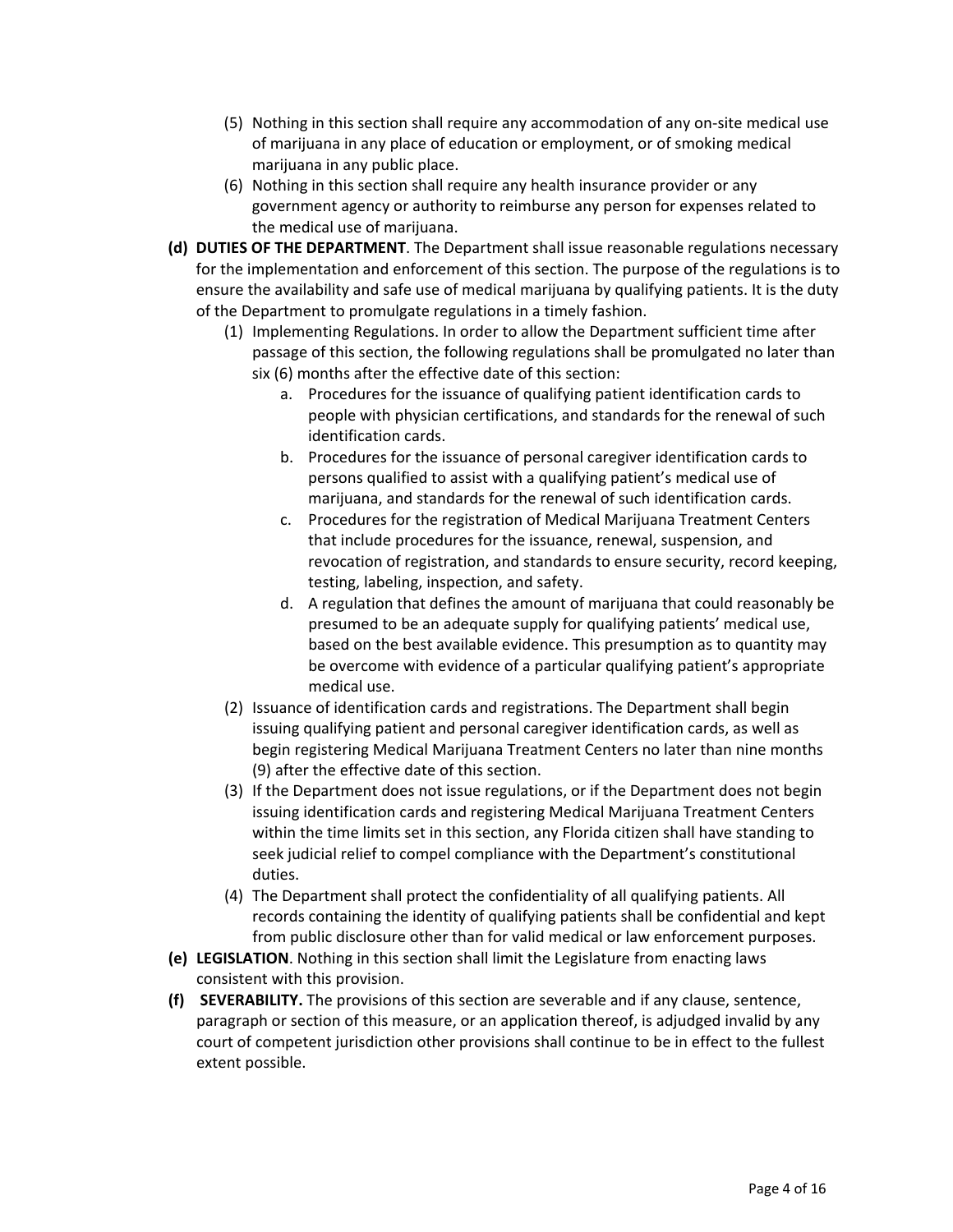# **Effective Date:**

Article XI, Section 5(e), of the Florida Constitution states that, unless otherwise specified in the Florida Constitution or the proposed constitutional amendment, the proposed amendment will become effective on the first Tuesday after the first Monday in January following the election. This amendment does not specify an effective date and will be effective as stated in Article XI, Section 5(e), of the Florida Constitution. However, the amendment delays implementation of certain provisions by allowing the Department of Health six months after the effective date to promulgate regulations and nine months after the effective date to begin issuing identification cards.

B. Substantive Effect of Proposed Amendment

#### *Input Received from Proponents and Opponents*

The Conference sought input from those groups who were on record as supporting or opposing the petition initiative. The proponents chose not to provide a response to a request for overall input on the initiative. However, a representative responded to a specific request from staff regarding the market structure envisioned by the sponsors.

An opponent group, Save Our Society from Drugs (S.O.S.), a non‐profit drug policy organization based in St. Petersburg, submitted written testimony specific to the petition initiative. The testimony focused on the status of marijuana as not approved by the federal Food and Drug Administration (FDA) and the resulting unregulated nature of the use of marijuana, emphasizing that "crude (smoked) marijuana does not meet the standards of modern medicine." The testimony also noted that "the approval of medicines and the protection of consumers are the responsibility of the FDA, not state legislators, not voters and not governors petitioning for marijuana to be rescheduled." The testimony also expressed concerns relating to: potential impacts on public safety, with an emphasis on drugged driving; environmental impacts of marijuana production, including water quality and water use, wildlife, and wildfires; and the fiscal impact of regulating and policing "pot shops."

# **Background**

# *Current Legal Status of Marijuana in Florida*

Florida law defines Cannabis as "all parts of any plant of the genus *Cannabis*, whether growing or not; the seeds thereof; the resin extracted from any part of the plant; and every compound, manufacture, salt, derivative, mixture, or preparation of the plant or its seeds or resin<sup>"[1](#page-4-0)</sup> and places it, along with other sources of tetrahydrocannabinol (THC), on the list of Schedule I drugs.<sup>[2](#page-4-1)</sup> Schedule I drugs are substances that have a high potential for abuse and no currently accepted medical use in treatment in the United States. As a Schedule I drug, possession and trafficking in cannabis carry criminal penalties that vary from a misdemeanor of the first degree<sup>[3](#page-4-2)</sup> up to a felony of the first degree with a possible minimum sentence of 15 years in prison and a

 $\overline{a}$ 

<span id="page-4-2"></span>

<span id="page-4-1"></span><span id="page-4-0"></span><sup>&</sup>lt;sup>1</sup> S. 893.02(c), F.S.<br><sup>2</sup> S. 893.03(c)7. and 37., F.S.<br><sup>3</sup> For possessing or delivering less than 20 grams. See s. 893.13(3) and (6)(b), F.S.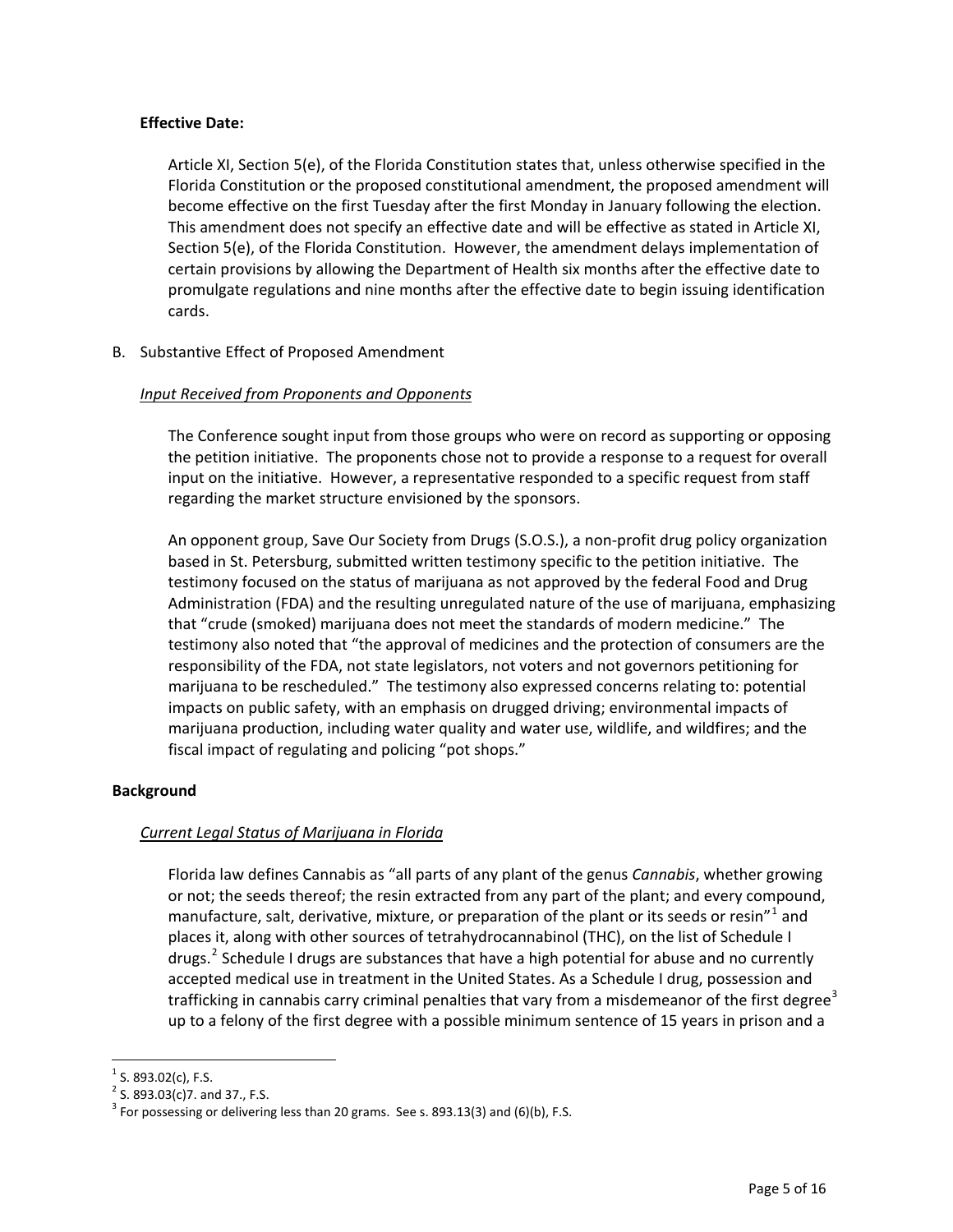\$200,000 fine.<sup>[4](#page-5-0)</sup> Paraphernalia<sup>[5](#page-5-1)</sup> that is sold, manufactured, used, or possessed with the intent to be used to plant, propagate, cultivate, grow, harvest, manufacture, compound, convert, produce, process, prepare, test, analyze, pack, repack, store, contain, conceal, inject, ingest, inhale, or otherwise introduce into the human body a controlled substance is also prohibited and carries criminal penalties ranging from a misdemeanor of the first degree to felony of the third degree. $6$ 

# *The Necessity Defense in Florida*

Despite the fact that the use, possession, and sale of marijuana is prohibited by state law, Florida courts have found that circumstances can necessitate medical use of marijuana and circumvent the application of any criminal penalties. The necessity defense was successfully applied in a marijuana possession case in Jenks v. State<sup>[7](#page-5-3)</sup> where the First District Court of Appeal found that "section 893.03 does not preclude the defense of medical necessity" for the use of marijuana if the defendant:

- Did not intentionally bring about the circumstance which precipitated the unlawful act;
- Could not accomplish the same objective using a less offensive alternative available; and
- The evil sought to be avoided was more heinous than the unlawful act.

In the cited case the defendants, a married couple, were suffering from uncontrollable nausea due to AIDS treatment and had testimony from their physician that he could find no effective alternative treatment. Under these facts, the First District found that the Jenks met the criteria for the necessity defense and ordered an acquittal of the charges of cultivating cannabis and possession of drug paraphernalia.

# *Medical Marijuana Laws in Other States*

Currently, 20 states and the District of Columbia<sup>[8](#page-5-4)</sup> have some form of law that permits the use of marijuana for medicinal purposes. These laws vary widely in detail but most are similar in that they touch on several recurring themes. Most state laws include the following in some form:

- A list of medical conditions for which a practitioner can recommend the use of medical marijuana to a patient.
	- o Nearly every state has a list of medical conditions though the particular conditions vary from state to state. Most states also include a way to expand

 $\overline{a}$ 

<span id="page-5-0"></span> $4$  Trafficking in more than 25 pounds, or 300 plants, of cannabis is a felony of the first degree with a minimum sentence that varies from 3 to 15 years in prison depending on the amount of cannabis. See s. 893.135(1)(a), F.S.<br>
<sup>5</sup> As defined in s. 893.145, F.S.<br>
<sup>6</sup> S. 893.147, F.S.<br>
<sup>7</sup> 582 So. 2d 676<br>
<sup>8</sup> These states include Alaska, Arizona, C

<span id="page-5-1"></span>

<span id="page-5-2"></span>

<span id="page-5-3"></span>

<span id="page-5-4"></span>Maryland, Massachusetts, Michigan, Montana, Nevada, New Hampshire, New Jersey, New Mexico, Oregon, Rhode Island, Vermont, and Washington. California was the first to establish a medical marijuana program in 1996 and Illinois was the most recent state to pass medical marijuana legislation in August of 2013. Illinois legislation does not become effective until 2014. See [http://www.ncsl.org/issues](http://www.ncsl.org/issues-research/health/state-medical-marijuana-laws.aspx)-research/health/state-medical-marijuana-laws.aspx. Last visited on Oct. 17, 2013.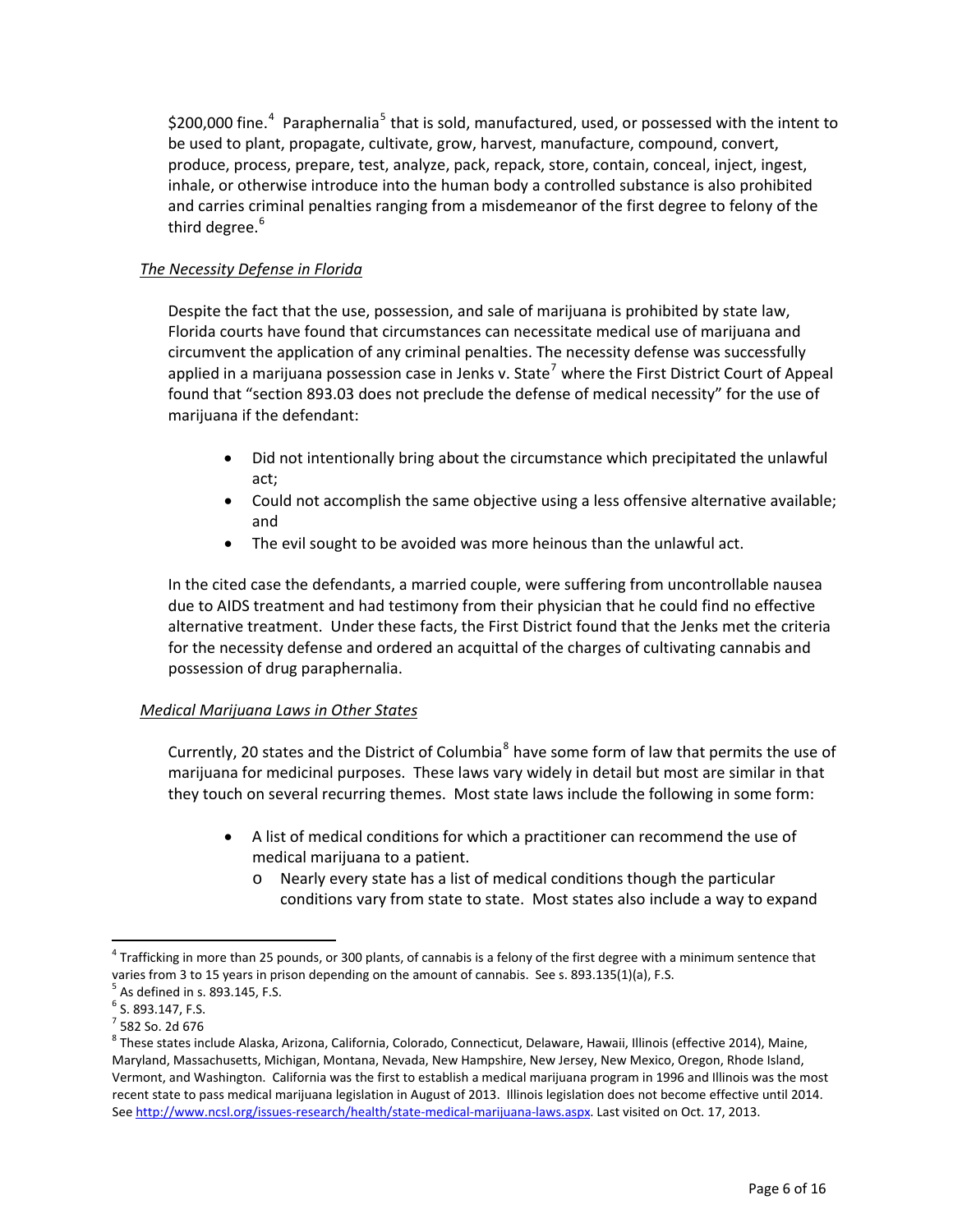the list either by allowing a state agency or board to add medical conditions to the list or by including a "catch-all" phrase. $9$  Most states require that the patient receive certification from at least one, but often two, physicians designating that they have a qualifying condition before they can be issued an ID card.

- Provisions for the patient to designate one or more caregivers who can possess the medical marijuana and assist the patient in preparing and using the medical marijuana.
	- o The number of caregivers allowed and the qualifications to become a caregiver vary from state to state. Most states allow 1 or 2 caregivers and require that they be at least 21 years of age and, typically, cannot be the patient's physician. Caregivers are generally allowed to purchase or grow marijuana for the patient, be in possession of the allowed quantity of marijuana, and aid the patient in using the marijuana, but are strictly prohibited from using the marijuana themselves.
- A required identification card for the patient, caregiver, or both that is typically issued by a state agency.
- A registry of people who have been issued an ID card.
	- o A method for registered patients and caregivers to obtain medical marijuana.
- General restrictions on where medical marijuana may be used.
- Provisions allowing a patient to either self‐cultivate marijuana, creating regulated marijuana "dispensaries" where a patient may purchase marijuana, or both. The regulations governing such dispensaries, in states that allow them, vary widely.

#### *Medical Marijuana Laws and the Federal Government*

Regardless of whether an individual state has allowed the use of marijuana for medicinal purposes, or otherwise, the Federal Controlled Substances Act lists it as a Schedule I drug with no accepted medical uses. Under federal law possession, manufacturing, and distribution of marijuana is a crime.<sup>[10](#page-6-0)</sup> Although state medical marijuana laws protect patients from prosecution for the legitimate use of marijuana under the guidelines established in that state, such laws do not protect individuals from prosecution under federal law should the federal government choose to act on those laws.

In August of 2013, the United States Justice Department issued a publication entitled "Smart on Crime: Reforming the Criminal Justice System for the  $21<sup>st</sup>$  Century." <sup>[11](#page-6-1)</sup> This document details the federal government's changing stance on low-level drug crimes announcing a "change in Department of Justice charging policies so that certain people who have committed low‐level, nonviolent drug offenses, who have no ties to large‐scale organizations, gangs, or cartels will no longer be charged with offenses that impose draconian mandatory minimum sentences. Under the revised policy, these people would instead receive sentences better suited to their individual conduct rather than excessive prison terms more appropriate for violent criminals or drug

 $\overline{a}$ 

 $9$  Such as in California's law that includes "any other chronic or persistent medical symptom that either: Substantially limits the ability of the person to conduct one or more major life activities as defined in the Americans with Disabilities Act of 1990, or If not alleviated, may cause serious harm to the patient's safety or physical or mental health."<br><sup>10</sup> The punishments vary depending on the amount of marijuana and the intent with which the marijuana is possessed. See

<span id="page-6-0"></span><http://www.fda.gov/regulatoryinformation/legislation/ucm148726.htm#cntlsbd>. Last visited Oct. 17, 2013.<br><sup>11</sup> See [http://www.justice.gov/ag/smart](http://www.justice.gov/ag/smart-on-crime.pdf)-on-crime.pdf. Last visited on Oct. 17, 2013

<span id="page-6-1"></span>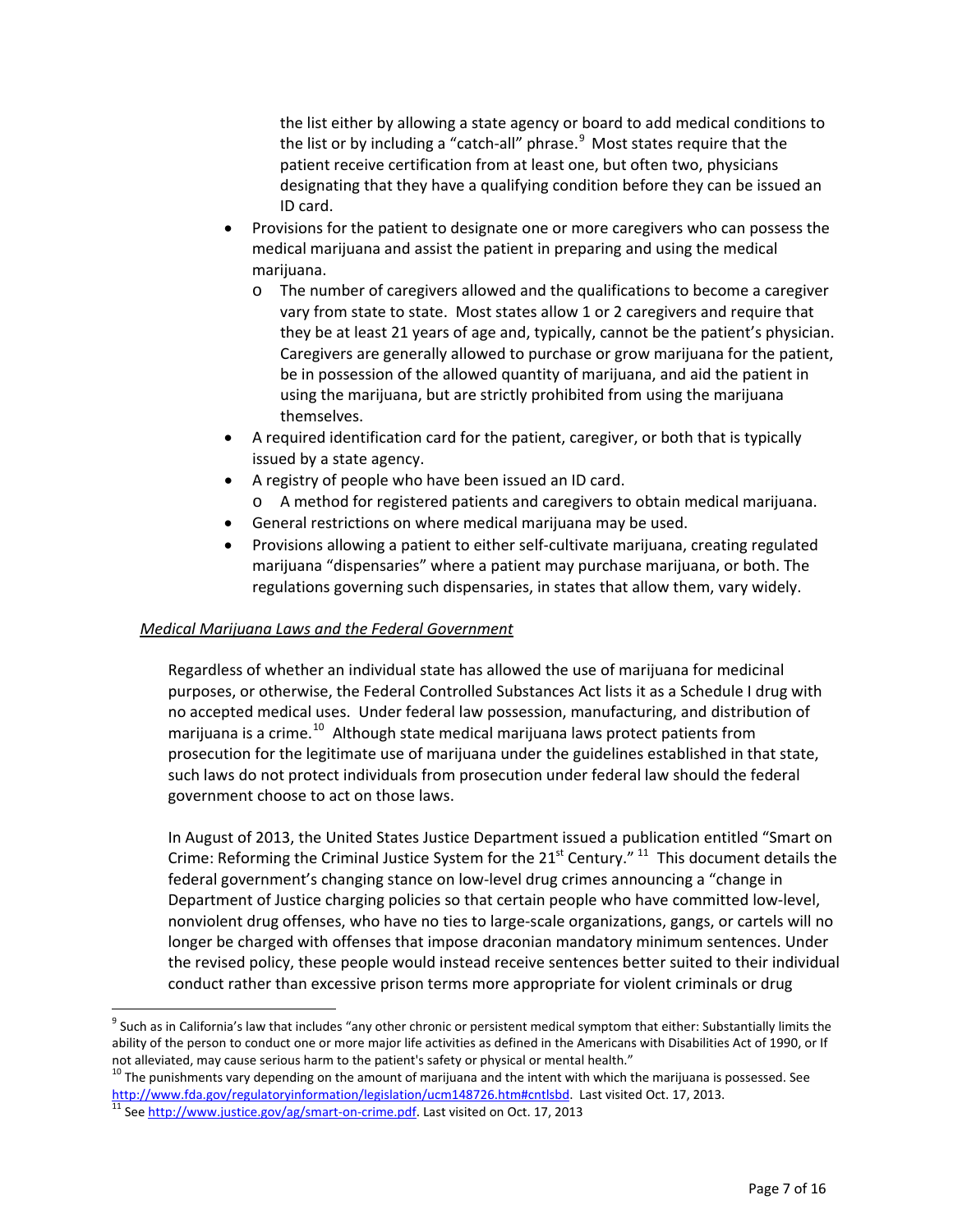kingpins." This announcement indicates the justice department's relative unwillingness to prosecute low‐level drug cases leaving such prosecutions largely up to state authorities.

### *Proposed Florida Laws*

Distinct from the petition initiative, Florida legislation was proposed to enact concepts similar to the subject of the amendment. During the 2013 legislative session, identical bills were introduced in the Senate and House of Representatives relating to medical cannabis. The bill established regulatory responsibilities and rulemaking authority for the Department of Health (DOH) and the Department of Business and Professional Regulation (DBPR), and provided rulemaking authority for the Department of Revenue (DOR) specific to taxation and reporting responsibility for specified entities. The bill:

- Authorized a qualifying patient and the patient's qualified caregiver to possess and administer medical cannabis to a qualifying patient, and to possess and use paraphernalia for specified purposes;
- Provided procedures and requirements for DOH administration;
- Authorized a physician to recommend use of medical cannabis under specified procedures and requirements;
- Required DBPR to regulate licensure of cultivation centers and dispensaries, under related procedures and requirements;
- Established a medical cannabis section within DBPR, including procedures and requirements to authorize a medical cannabis farm to possess, cultivate, and manufacture medical cannabis, medical cannabis‐based products, and marijuana plants for wholesale in this state, including permitting and licensing procedures and fees, administrative fines, license suspension, and injunctive relief.
- Required rule adoption by specified dates;
- Provided that use of medical cannabis is a defense to certain offenses, and does not create defense to certain other offenses;
- Made conforming revisions to a variety of criminal provisions, including changes to the Offense Severity Ranking Chart;
- Included a severability clause; and
- Provided an effective date of July 1, 2013.

The bill stipulated that fees established by DOH must offset all expenses of implementing and administering the provisions of the bill, specified fee caps for DBPR permitting purposes, and indicated that fees collected by DOH, DBPR, and DOR be applied first to administering the responsibilities assigned under the provisions. Senate Bill (SB) 1250, introduced by Senator Clemens and one co‐sponsor, was referred to four committees of reference. House Bill 1139, introduced by Representative Edwards and five co‐sponsors, was referred to four committees of reference. A related public records exemption bill, SB 1214, was also filed by Senator Clemens. When the 2013 session ended, each bill died in its initial committee of reference, having not been heard.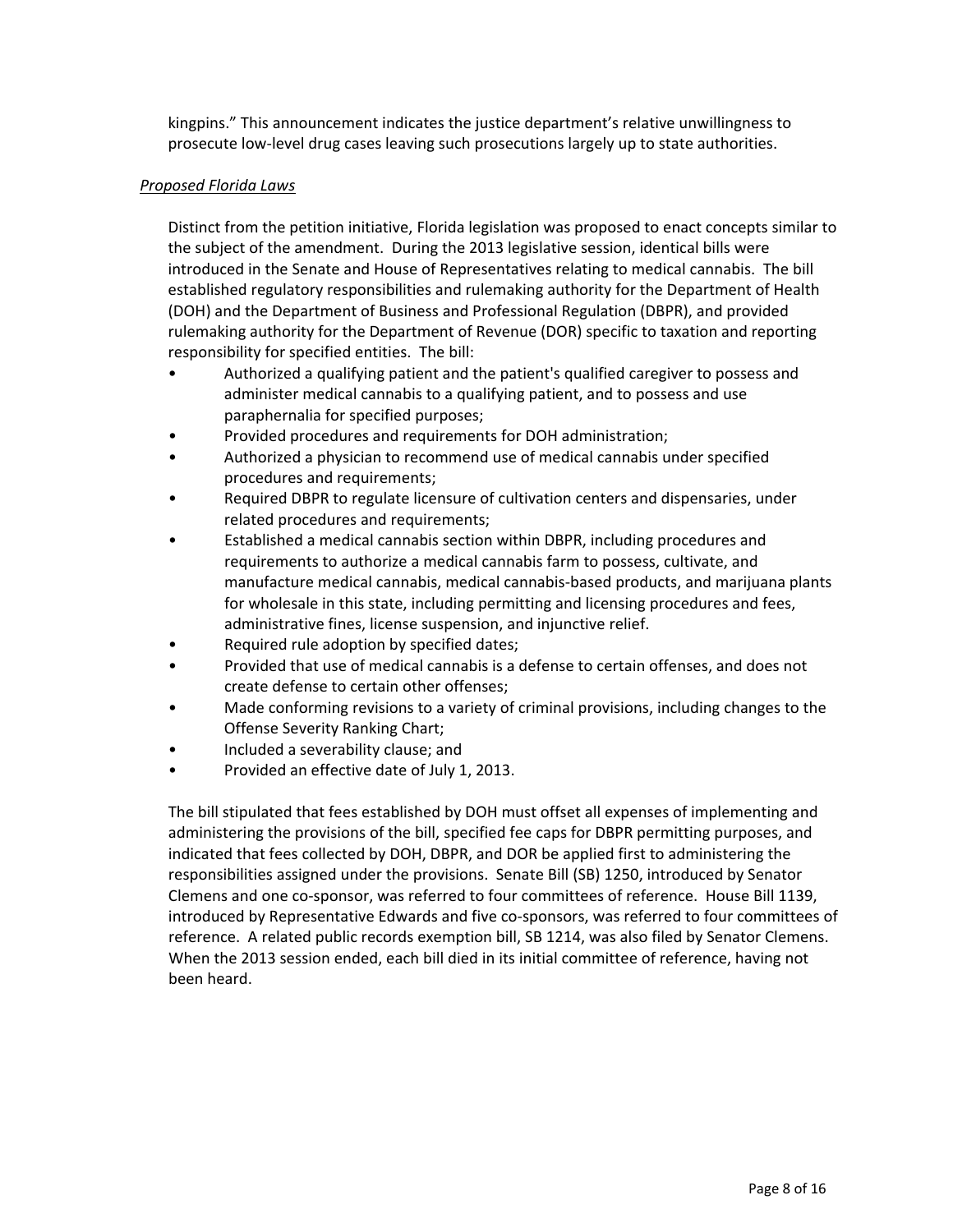# *Potential Users of Medical Marijuana*

The Florida Legislature's Office of Economic and Demographic Research (EDR) developed six approaches that estimate the potential number of medical marijuana users in Florida as of April 1, 2015. Approach I draws on the experience of other states. Approaches II – V attempt to capture eligible users with the specified medical conditions in the proposed ballot initiative, except "other conditions." It is not possible to precisely estimate the number of users that would qualify under "other conditions" as these conditions are currently unknown and to be determined by the physician when he or she believes that the medical use of marijuana would likely outweigh the potential health risks for a patient. Approach VI uses the number of illicit recreational marijuana users as a guide.

| <b>Estimation Approach</b>         | April 1, 2015          |  |  |
|------------------------------------|------------------------|--|--|
| States with medical marijuana laws | 452 to 417,252         |  |  |
| Disease prevalence<br>Ш.           | 1,295,922              |  |  |
| Disease incidence<br>III.          | 116,456                |  |  |
| IV. Use by cancer patients         | 173,671                |  |  |
| Deaths                             | 46.903                 |  |  |
| VI. Self-reported marijuana use    | 1,052,692 to 1,619,217 |  |  |
| Range                              | 452 to 1,619,217       |  |  |

#### **Estimates of Potential Florida Medical Marijuana Users**

The following is a summary of each of these approaches.

# **Approach I. States with Medical Marijuana Laws**

Approach I applies rates of medical marijuana use from other states to Florida's 2015 projected population. Using the current experience of 16 other states, there may be an estimated 452 to 417,252 Floridians using medical marijuana in 2015. The lower range of the estimate is more likely if the medical marijuana program is rolled out slowly, such as in New Jersey, or faces implementation, administrative, and/ or legal challenges that will limit the number of registrants in the first year. The higher range of the estimate may be more likely at full implementation of a more mature program, such as in Colorado.

# **Approach II. Disease Prevalence**

Approach II uses disease prevalence rates (proportion of people alive diagnosed with a certain disease) for cancer, hepatitis C, and HIV to determine the number of eligible patients with the conditions specified in the proposed ballot initiative. There will be an estimated 1,295,922 patients alive in 2015 that have been diagnosed with cancer, hepatitis C, or HIV during their lifetime. These patients represent the pool of eligible patients for medical use of marijuana. Prevalence data for the remaining conditions specified in the proposed ballot initiative were not available. In addition, there are unspecified "other conditions" in the proposed ballot initiative which cannot be estimated under this approach.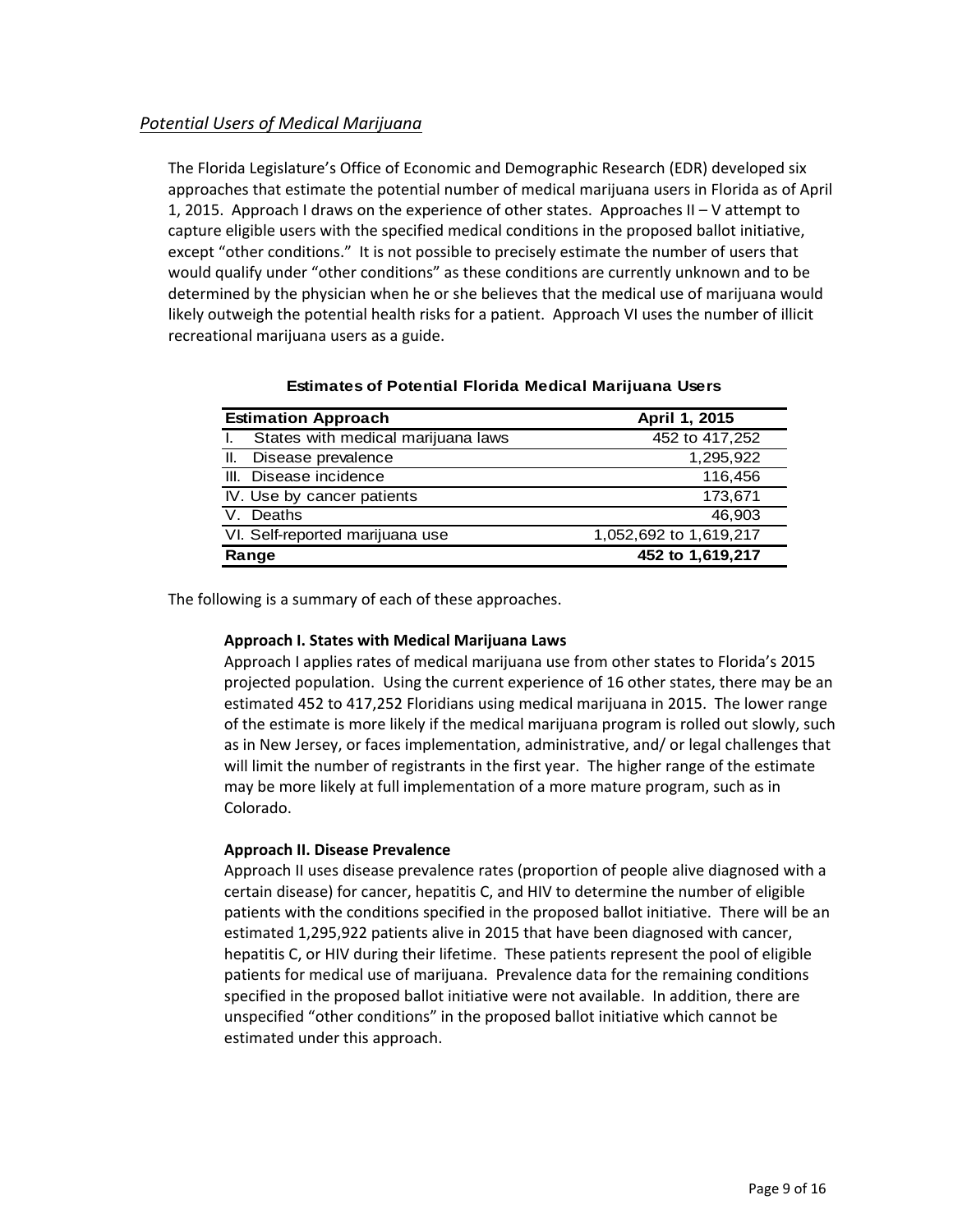#### **Approach III. Disease Incidence**

Approach III uses disease incidence rates (proportion of people newly diagnosed with a certain disease) for cancer, hepatitis C, HIV, and amyotrophic lateral sclerosis (ALS) to determine the number of eligible patients with the conditions specified in the proposed ballot initiative. Disease incidence cases are a subset of disease prevalence cases, so Approach III has a smaller estimate than Approach II. There will be an estimated 116,456 patients newly diagnosed with cancer, hepatitis C, HIV, or ALS in 2015 in Florida. These patients represent the pool of eligible patients for medical use of marijuana. Incidence data for the remaining conditions specified in the proposed ballot initiative were not available. In addition, there are unspecified "other conditions" in the proposed ballot initiative which cannot be estimated under this approach.

#### **Approach IV. Use by Cancer Patients**

Approach IV uses medical marijuana penetration rates by disease, specifically cancer, to estimate medical marijuana users in Florida. The number of Florida cancer patients that are likely to use medical marijuana in 2011 is calculated by applying the average penetration rate among cancer patients from seven other states to the Florida number of cancer patients. Assuming Florida will have the same average proportion of cancer patients in the total medical marijuana users as these seven states, the number of medical marijuana users with cancer is grown to represent total medical marijuana users with all conditions in Florida in 2011. The latter is then adjusted to produce 173,671 medical marijuana users with all conditions in 2015.

#### **Approach V. Deaths**

Approach V assumes that mostly terminally ill patients will use medical marijuana. Thus, it uses 2012 death rates by disease for the specified diseases, excluding glaucoma and ALS for which no data were available, in the proposed ballot initiative to estimate the number of users. Adjusting these rates to 2015 population projections produces 46,903 potential medical marijuana patients with the specified conditions. In addition, there are unspecified "other conditions" in the proposed ballot initiative which cannot be estimated under this approach.

# **Approach VI. Self‐Reported Marijuana Use (Illicit Recreational Use)**

Approach VI presents self‐reported illicit marijuana use from the 2011 National Survey on Drug Use and Health. Adjusting 2011 survey results to the 2015 Florida population projections shows that there may be an estimated 1,619,217 self‐reported recreational users of marijuana in Florida. If we exclude the population 18 to 24 from this estimate since they would not be as likely to suffer from the debilitating conditions envisioned in the ballot initiative as their older counterparts, it is estimated that there may be 1,052,692 self‐reported recreational users of marijuana in Florida. Approach VI was included because some of the current illicit use may be for medical purposes. This estimation approach has been used by other states to estimate recreational marijuana use.

The Conference requested EDR to estimate the extent to which a pill mill scenario and medical marijuana tourism may affect the potential number of users of medical marijuana.

• *Pill Mills:* The potential medical marijuana population was compared to the estimates of the population illicitly using pain relievers for nonmedical reasons to examine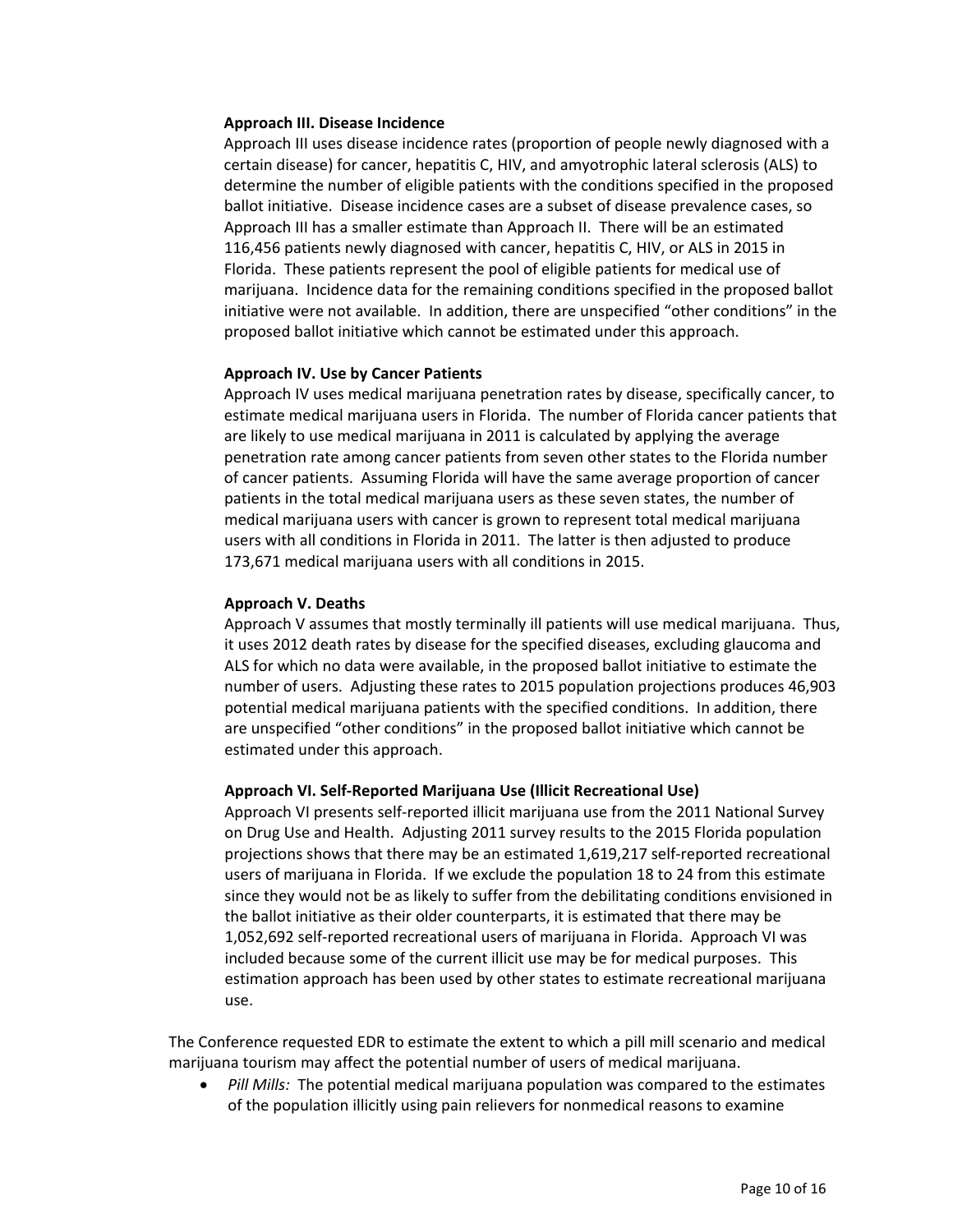whether "pill mills" can develop for medical marijuana. Applying use rates from the 2011 National Survey on Drug Use and Health, it is estimated that there will be 676,099 pain reliever users for nonmedical reasons in 2015, with higher rates among the 12 to 17 and 18 to 24 age groups compared to the 25 and over age group. The multi‐step process consisting of (1) an examination and assessment by a physician in order for a patient to receive a physician certification and (2) the application process through the Department of Health for an identification card may dissuade a pill mill scenario. Further, the amendment allows the Department of Health to issue implementing regulations, and allows the Legislature to enact laws consistent with the amendment that may provide additional regulatory protection.

■ *Medical Marijuana Tourism:* The multi-step process described above would discourage shorter‐duration visitors from participating in Florida's medical marijuana program. Snowbirds (visitors staying one month or longer) were used as a potential universe for medical marijuana tourists. An estimated 17,178 to 41,271 snowbirds may apply for ID cards.

For a variety of reasons, the estimates of pill mill and medical tourism were included to "color" the final estimate of the potential number of medical marijuana users and are not meant to be additive to approaches I – VI.

After careful consideration and review of all methods, the Conference determined that the likely number of potential users of medical marijuana upon full implementation of the amendment would be less than 450,000 persons per year.

C. Fiscal Impact of Proposed Amendment

# *Summary of the Department of Health's Analysis*

#### **The Department's Planning Assumptions**

The analysis from the Department of Health assumes the proposed Constitutional Amendment entitled "Use of Marijuana for Certain Medical Conditions" will be approved by the Florida voters and will have an effective date of January 1, 2015. The analysis further assumes the Florida Department of Health will: (1) promulgate rules by June 30, 2015, (2) issue qualified patient and personal caregiver identification cards prior to October 1, 2015, and (3) register Medical Marijuana Treatment Centers prior to October 1, 2015.

The department analysis provides general planning assumptions, as well as a series of assumptions specific to marijuana, physician authority under state and federal law and regulations, patient and caregiver identification cards, medical marijuana treatment centers, and the department's responsibilities.

The department estimates that when the program is fully implemented, the number of annual program participants to be: (1) 417,252 qualified patients, (2) 250,351 personal caregivers and (3) 1,789 registered Medical Marijuana Treatment Centers. These estimates were derived based on experience data for the states of Colorado and Oregon.

#### **Program Components**

The Florida Department of Health will establish a Florida Medical Marijuana Program which supports: (1) physician issuance of certification, (2) patient and caregiver identification cards, (3)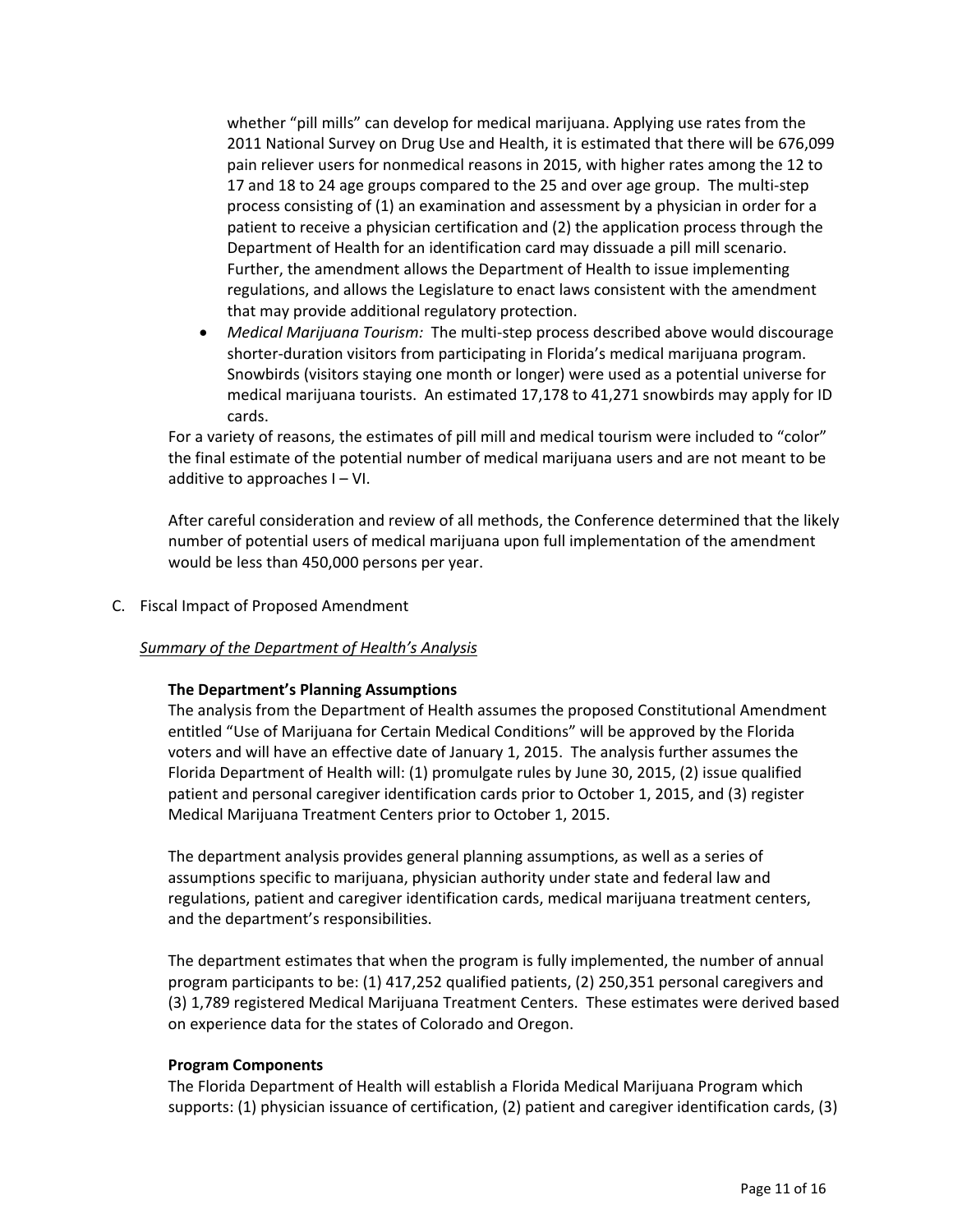medical marijuana treatment center registration and regulation, and (4) regulation of the adequate supply of marijuana for a qualifying patient's medical use. For each of these components, the department's analysis cited relevant definitions as provided in the petition initiative language and indicates the department's responsibilities relative to each component.

# **Program Costs**

According to the final analysis provided by the Department of Health, the department will incur an estimated \$1.1 million in costs each year to comply with the regulatory responsibilities assigned to it by the constitutional amendment. Details regarding these costs are in the following table.

| Cost of                                                                                    | Year 1      | Year <sub>2</sub> | <b>Description</b>                                                                                                                                                                                                                                                                                                                                                                                                                                                                                                                                                                                                                                                                                                                                                                       |
|--------------------------------------------------------------------------------------------|-------------|-------------------|------------------------------------------------------------------------------------------------------------------------------------------------------------------------------------------------------------------------------------------------------------------------------------------------------------------------------------------------------------------------------------------------------------------------------------------------------------------------------------------------------------------------------------------------------------------------------------------------------------------------------------------------------------------------------------------------------------------------------------------------------------------------------------------|
| Implementation                                                                             | 2015        | 2016              |                                                                                                                                                                                                                                                                                                                                                                                                                                                                                                                                                                                                                                                                                                                                                                                          |
| Program Staff<br><b>State Health</b><br>Office                                             | \$287,654   | \$238,181         | Year 1 Recurring FTE. Program Manager, \$60,000 salary, fringe (35%) &<br>expense package (\$15,541). One-time contracted positions- Rule<br>making support \$20 hr/2080 hours plus fringe (35%) and contract<br>overhead (4%). Educator \$20.00 hr/1500 hours plus fringe (35%) and<br>contract overhead (4%). Cost to disseminate materials to physicians<br>$(57,000)$ .<br>Year 2 Program Manager and 2.0 additional recurring FTEs to manage<br>established program. Environmental Consultant (\$82,587) and Senior<br>Clerk (\$37,993). Year 2 includes 750 hours of contracted time to refresh<br>training materials.                                                                                                                                                             |
| Data system<br>implementation<br>and<br>maintenance                                        | \$238,400   | \$32,000          | Year 1 Business Analysis for program and data system development \$85<br>per hours for 1040 hours. One-time contractual. Cost to design,<br>develop, test and data system based on business requirements. One-<br>time contractual 1800 hours at \$75.00 per hour (\$135,000) and \$15,000<br>for hardware.<br>Year 2 Annual cost of help desk and software maintenance 800 hours<br>per year at \$40 per hour. Recurring \$32,000 after Year 1<br>implementation.                                                                                                                                                                                                                                                                                                                       |
| Treatment<br>facility<br>inspections,<br>reinspections,<br>and complaint<br>investigations | \$564,129   | \$790,755         | Year 1 25% of Year 2 cost for services (\$197,689). One-time cost for 10<br>state vehicles @ \$35,000 each, 10 pentablets @ \$1,500, and VPN<br>connectivity service \$48 per month for 3 months in year 1-\$1,440.<br>Year 2 Cost for services for 12 months - 9,303 services @ \$85.00 per<br>service = $$790,755.1,789$ treatment centers - 7,156 quarterly<br>inspections, 1,789 reinspections (25% rate) and 358 complaint<br>investigation (20% of centers). Funds 13.25 Environmental Specialist II's<br>to conduct inspections & investigations. (Salary \$37,357, Fringe \$12,451<br>and Travel \$9,606) for a total of \$787,236. Interagency Agreement with<br>DOACS for inspections of cultivators/processors = \$2,500 per year.<br>Miscellaneous cost of services=\$1,019. |
| <b>Total</b>                                                                               | \$1,090,183 | \$1,060,936       |                                                                                                                                                                                                                                                                                                                                                                                                                                                                                                                                                                                                                                                                                                                                                                                          |

#### **Cost Analysis**

# *Requested Information from State Agencies*

The following table reflects a summary of information gleaned from several agencies that were asked to appear before the Conference. Note the information specific to the Department of Revenue is addressed separately under tax discussions that appear subsequently in this document.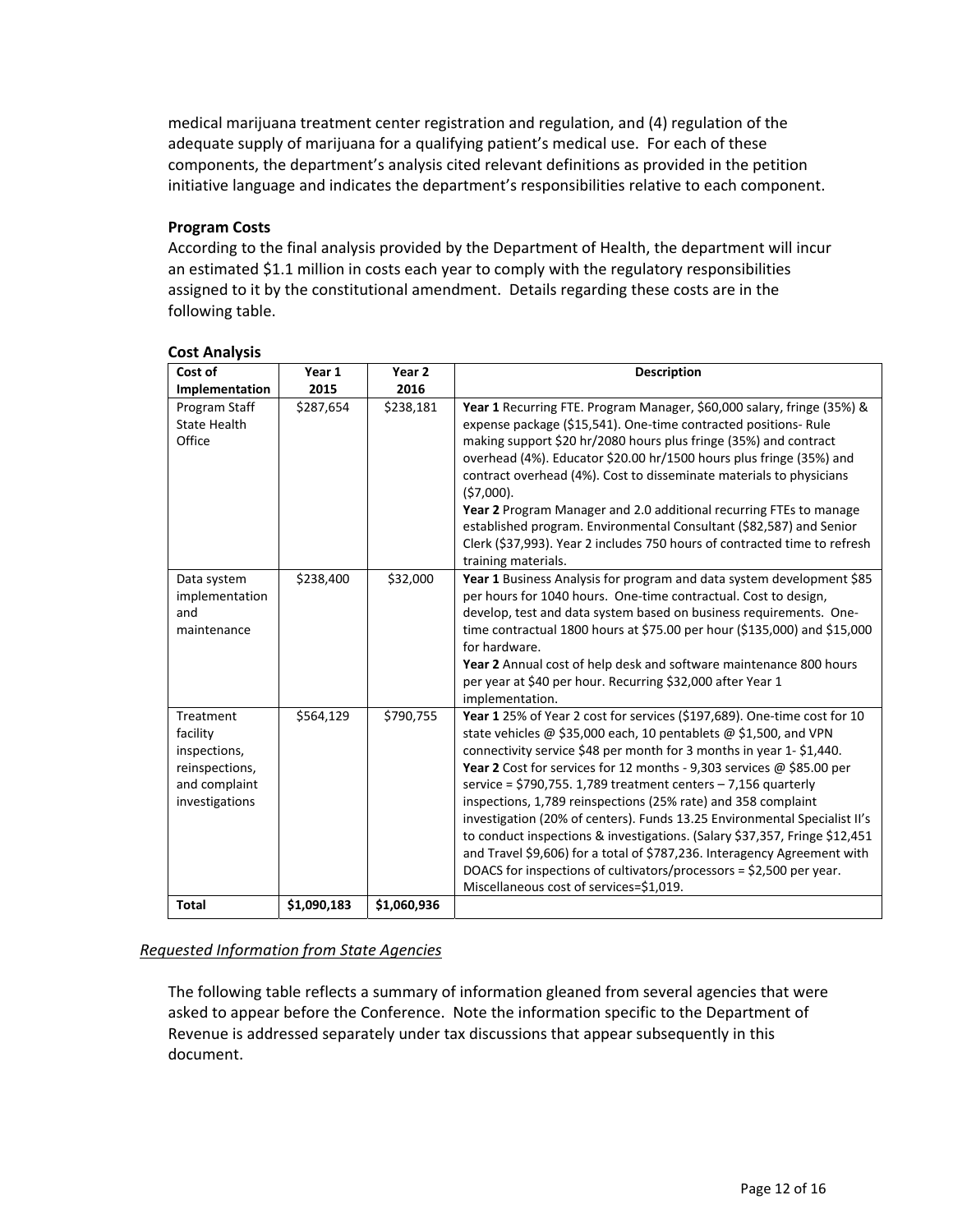| <b>State / Local Agency</b>            | Date Info  | <b>Result</b>                                                                                                                          |  |  |  |
|----------------------------------------|------------|----------------------------------------------------------------------------------------------------------------------------------------|--|--|--|
|                                        | Provided   |                                                                                                                                        |  |  |  |
| Florida Department of Health           | 10/21/2013 | Written preliminary and final analyses and testimony showing \$1.1                                                                     |  |  |  |
|                                        | 11/1/2013  | million in ongoing annual costs, likely to be offset by regulatory                                                                     |  |  |  |
|                                        |            | fees (see preceding section).                                                                                                          |  |  |  |
| Florida Department of Children         | 10/28/2013 | The department indicated that the budget impact cannot be                                                                              |  |  |  |
| and Families                           |            | determined. The budget for these services is set in the General                                                                        |  |  |  |
| <b>Substance Abuse and Mental</b>      |            | Appropriations Act, which is controlled by the Legislature and                                                                         |  |  |  |
| Health Program                         |            | these services are not an entitlement.                                                                                                 |  |  |  |
| Florida Agency for Health Care         | 10/28/2013 | Discussed the possible impact regarding "personal care givers".                                                                        |  |  |  |
| Administration                         |            | The activity would fall into current regulatory oversight and would                                                                    |  |  |  |
|                                        |            | not significantly change regulatory duties. Health care clinics                                                                        |  |  |  |
|                                        |            | would only be impacted if the clinics accept 3 <sup>rd</sup> party                                                                     |  |  |  |
|                                        |            | reimbursement.                                                                                                                         |  |  |  |
| Florida Board of Pharmacy              | 10/28/2013 | The dispensaries would be a separate facility or entity and the                                                                        |  |  |  |
|                                        |            | certificate is not a prescription, so there would be no additional                                                                     |  |  |  |
|                                        |            | costs.                                                                                                                                 |  |  |  |
| Florida Department of Business         | 10/28/2013 | Whether medical marijuana is a 'common household remedy' is                                                                            |  |  |  |
| and Professional Regulation            | 10/31/2013 | currently unknown. There may be costs associated with making                                                                           |  |  |  |
| (DBPR)                                 |            | this determination. The form of the substance does not greatly                                                                         |  |  |  |
| Division of Drugs, Devices             |            | matter, unless it is a food or has been processed. DBPR would                                                                          |  |  |  |
| and Cosmetics                          |            | have little authority over related supplies or devices.                                                                                |  |  |  |
| Florida Department of                  | 10/28/2013 | Would not result in a significant regulatory impact to the agency:                                                                     |  |  |  |
| Agriculture and Consumer               |            | oversight of the plants; nursery stock dealers' license; commercial                                                                    |  |  |  |
| <b>Services</b>                        |            | weights; agricultural inspection stations, etc. Fees would cover                                                                       |  |  |  |
|                                        |            | any additional costs.                                                                                                                  |  |  |  |
| Florida Department of Law              | 10/22/2013 | Deferred to the Attorney General's office, as per phone call with                                                                      |  |  |  |
| Enforcement                            |            | staff.                                                                                                                                 |  |  |  |
| Florida Office of the Attorney         | 10/24/2013 | Referred the Conference to a letter that was submitted to the                                                                          |  |  |  |
| General                                |            | Chief Justice and Justices of the Florida Supreme Court detailing                                                                      |  |  |  |
|                                        |            | several concerns; among them the interaction of the amendment                                                                          |  |  |  |
|                                        |            | and current federal law.                                                                                                               |  |  |  |
| Florida Department of Highway          | 10/31/2013 | Indicated that there may be some additional costs, but cannot                                                                          |  |  |  |
| Safety and Motor Vehicles              |            | quantify them at this time. The costs may be due to law                                                                                |  |  |  |
|                                        |            | enforcement training needs and public education and outreach.                                                                          |  |  |  |
| <b>Florida Association of Counties</b> | 10/29/2013 | The Florida Association of Counties is unable to make a                                                                                |  |  |  |
|                                        |            | determination about the financial impact of the proposed                                                                               |  |  |  |
|                                        |            | amendment on local governments as per email.                                                                                           |  |  |  |
|                                        |            |                                                                                                                                        |  |  |  |
| Florida League of Cities               | 10/30/2013 | Responded via phone call to staff that they had no input at this<br>time and referred the Conference to the Police Chiefs Association. |  |  |  |
|                                        |            |                                                                                                                                        |  |  |  |
| Florida Police Chiefs Association      | 10/25/2013 | Email indicating additional enforcement costs based on the                                                                             |  |  |  |
|                                        |            | experience from other states that have similar amendments, but                                                                         |  |  |  |
|                                        |            | they were unable to quantify these costs at this time.                                                                                 |  |  |  |
| <b>Florida Sheriffs Association</b>    | 10/21/2013 | Presentation and email indicating additional enforcement costs                                                                         |  |  |  |
|                                        | 10/27/2013 | based on the experience from other states that have similar                                                                            |  |  |  |
|                                        |            | amendments, but they were unable to quantify these costs at this                                                                       |  |  |  |
|                                        |            | time.                                                                                                                                  |  |  |  |
|                                        |            |                                                                                                                                        |  |  |  |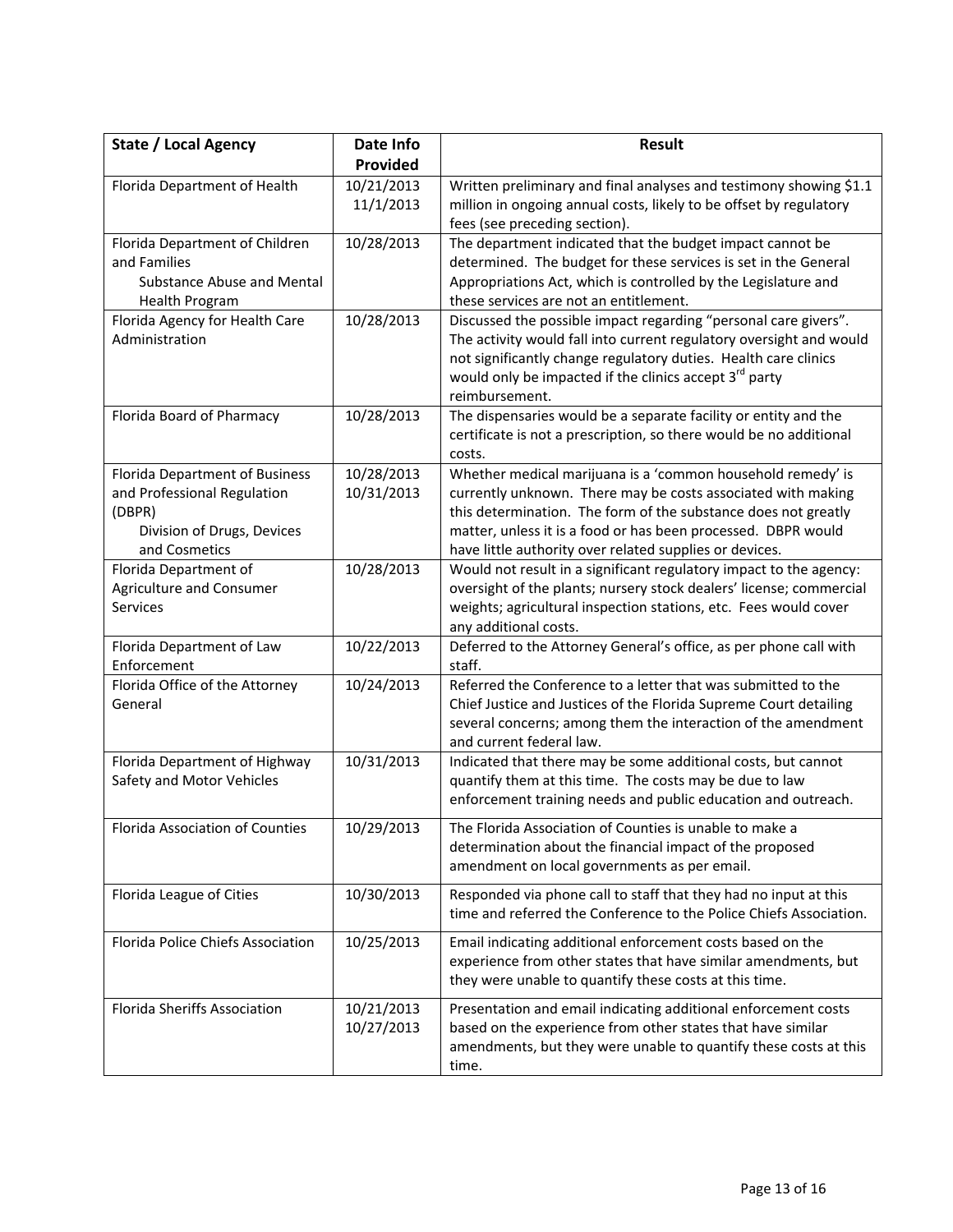#### *Florida Sales Tax Treatment of Medical Marijuana*

Since medical marijuana is tangible personal property for the purposes of Chapter 212, Florida Statutes, its purchase is subject to Florida sales and use tax unless a specific exemption exists. In this regard, there were three possible areas of current law exemptions considered by the Conference: prescription‐based exemptions, the common household remedy exemption, and agricultural‐related exemptions.

The Conference has determined that the prescription‐based exemptions do not apply to medical marijuana purchases due to technical constraints that include the interaction of state and federal law. The Florida Statutes define a prescription as "any order for drugs or medicinal supplies written or transmitted by any means of communication by a duly licensed practitioner authorized by the laws of the state to prescribe such drugs or medicinal supplies and intended to be dispensed by a pharmacist." Current federal law prohibits a physician from writing prescriptions for Schedule I controlled substances, which would include marijuana. In addition, the proposed amendment establishes a certification process that allows the end-user to control both the product type and dosage frequency without the need for an authorizing prescription, making the certification process fundamentally different from the typical prescription purchase. Moreover, the proposed amendment requires medical marijuana to be dispensed by a Medical Marijuana Treatment Center that is not required to be a pharmacy. Similarly, the exemption for medical products requires a prescription and would not be applicable to the sales of supplies related to medical marijuana.

The exemption for common household remedies does not require the presence of a prescription. Pursuant to Florida Statutes, the Department of Business and Professional Regulation must approve a list of these items, and that list is then certified to and adopted by the Department of Revenue through the rule‐making process. There is also a process for inclusion of additional items. The existing list contains a mixture of specifically named remedies and broad classes of remedies. Based on testimony provided by both departments that they are unclear whether the broad classes of remedies presently on the list encompass medical marijuana, the Conference is left with uncertainty regarding the applicability of the exemption. During the discussion, both agencies identified reasons that the exemption may not apply, emphasizing the restrictive nature of the certification process on potential users and the limitation on sales locations to registered Medical Marijuana Treatment Centers. Because this aspect of the discussion applies equally to a decision regarding the specific inclusion of medical marijuana on a future list, doubt is cast on this action as well. However, it is possible that some supplies related to the use of medical marijuana are already on the list so each item would have to be evaluated on a case‐by‐case basis even if the sale of medical marijuana itself is determined to be taxable.

The agricultural‐related exemptions apply to sales of medical marijuana when the grower or cultivator sells or dispenses the product directly to the end‐user or a personal caregiver as defined in the proposed amendment. If the grower or cultivator instead sells the product to a third‐party retailer (a non‐taxable transaction) who then sells or dispenses the product to the end‐user or the caregiver, the agricultural exemption on the final sale is lost and that transaction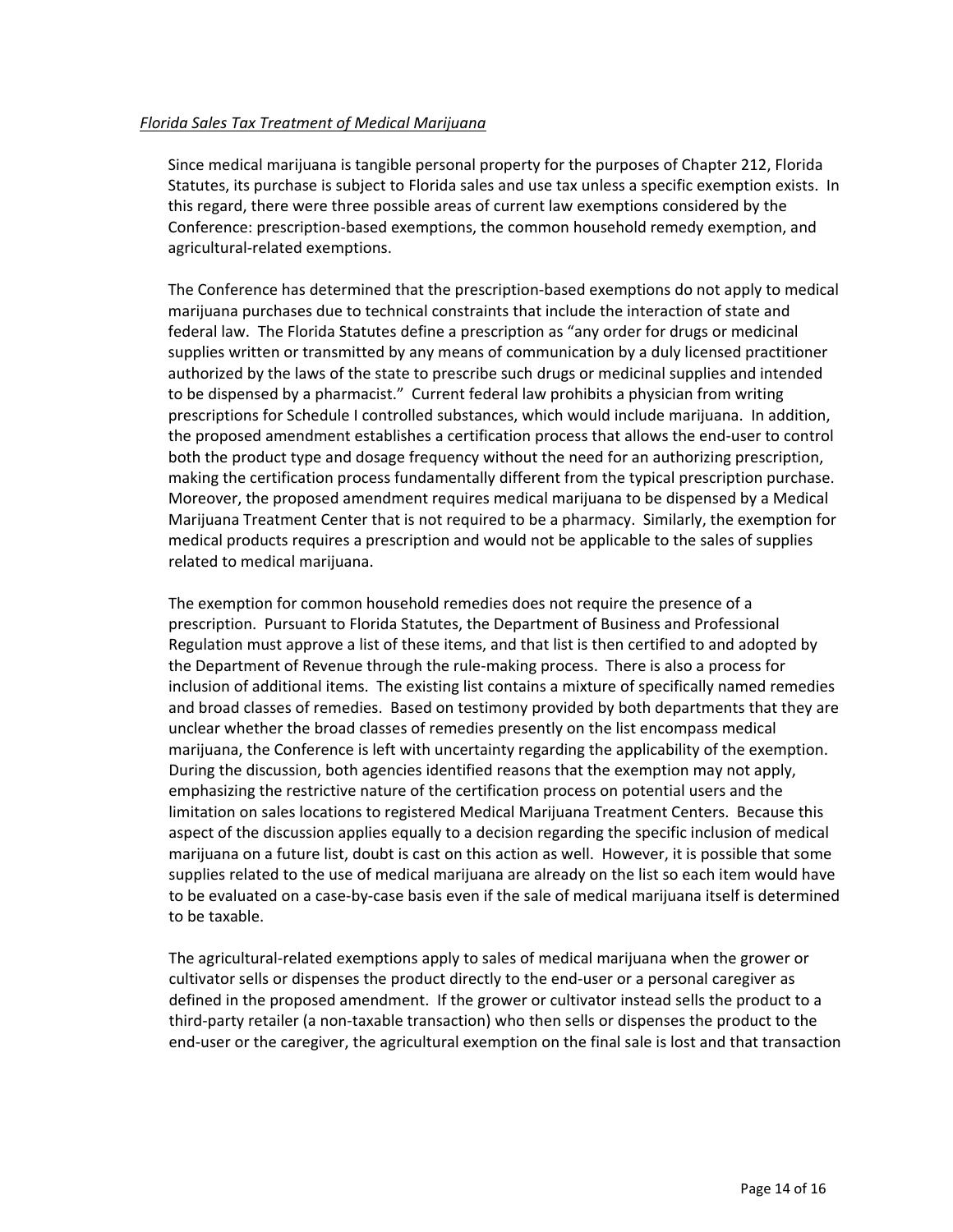becomes taxable.<sup>[12](#page-14-0)</sup> However, the determination of whether medical marijuana is a common household remedy becomes significant at this point. Since it is unclear whether medical marijuana will ultimately be deemed to be a common household remedy, the tax treatment of a sale through a third-party to the end-user is uncertain.

The only form of medical marijuana that appears especially problematic to the direct application of the above findings regarding taxability is its inclusion as a part of a food product. In this regard, if medical marijuana is determined to be transformed from its original form into a distinct food product, then the law and the Department of Revenue's rules regarding food will govern its taxability. The sale of each type of food product would have to be evaluated on a case‐by‐case basis.

Finally, the sales of items such as grow lights and hydroponic systems that might be used for the indoor cultivation of medical marijuana are generally taxable. However, there is an exemption from sales tax for "power farm equipment." According to the Florida Statutes, "power farm equipment" means "moving or stationary equipment that contains within itself the means for its own propulsion or power and moving or stationary equipment that is dependent upon an external power source to perform its functions." Therefore, grow lights and hydroponic systems that are sold as a component part of power farm equipment would likely be exempt.

In summary, the revenue impact to state and local government from the application of the sales and use tax to the sale of medical marijuana and related supplies would range from zero to positive indeterminate because critical details regarding the specific transactions are currently unknown and key decisions regarding the potential tax exemptions have yet to be made by the affected agencies under their current administration of the law. It is also possible that the Legislature would enact new legislation specific to these questions.

# *Potential Estimates Related to Sales Tax Impact*

 $\overline{a}$ 

In an attempt to quantify the potential magnitude of the sales tax impact, the Conference looked to other states to analyze their results. Of the states that have approved the use of medical marijuana, at least eight states and the District of Columbia have a sales tax structure that could encompass medical marijuana transactions.<sup>[13](#page-14-1)</sup> Of these, at least three states and the District of Columbia have approved medical marijuana and also have a sales tax provision providing an exemption or partial exemption for over‐the‐counter health remedies. It appears that the exemption for common household remedies will apply to the sales of medical marijuana in at least Vermont. In New Jersey and Illinois, legislation explicitly made the sale of medical marijuana subject to tax. In the District of Columbia, marijuana's status as a Schedule I drug appears to disqualify it from the exemption. This leaves the experience of five states and the District of Columbia for comparison purposes. Within this grouping, California's collections

<span id="page-14-0"></span><sup>&</sup>lt;sup>12</sup> According to Jon Mills who spoke via phone conversation on behalf of the initiative's sponsors, the proposed amendment was drafted to allow various levels of industry integration: both vertical integration of the complete supply chain through one owner and a segmented market structure with independent intermediaries at each stage. He also indicated that the Legislature or the Department of Health through its rule‐making process would have the ability to further limit or define the permissible market structure arrangements.<br><sup>13</sup> Arizona, California, Colorado, Illinois, Maine, New Jersey, Rhode Island, Vermont and the District of Columbia have sales

<span id="page-14-1"></span>taxes. Nevada reportedly has a 2% excise tax at the wholesale and retail levels.